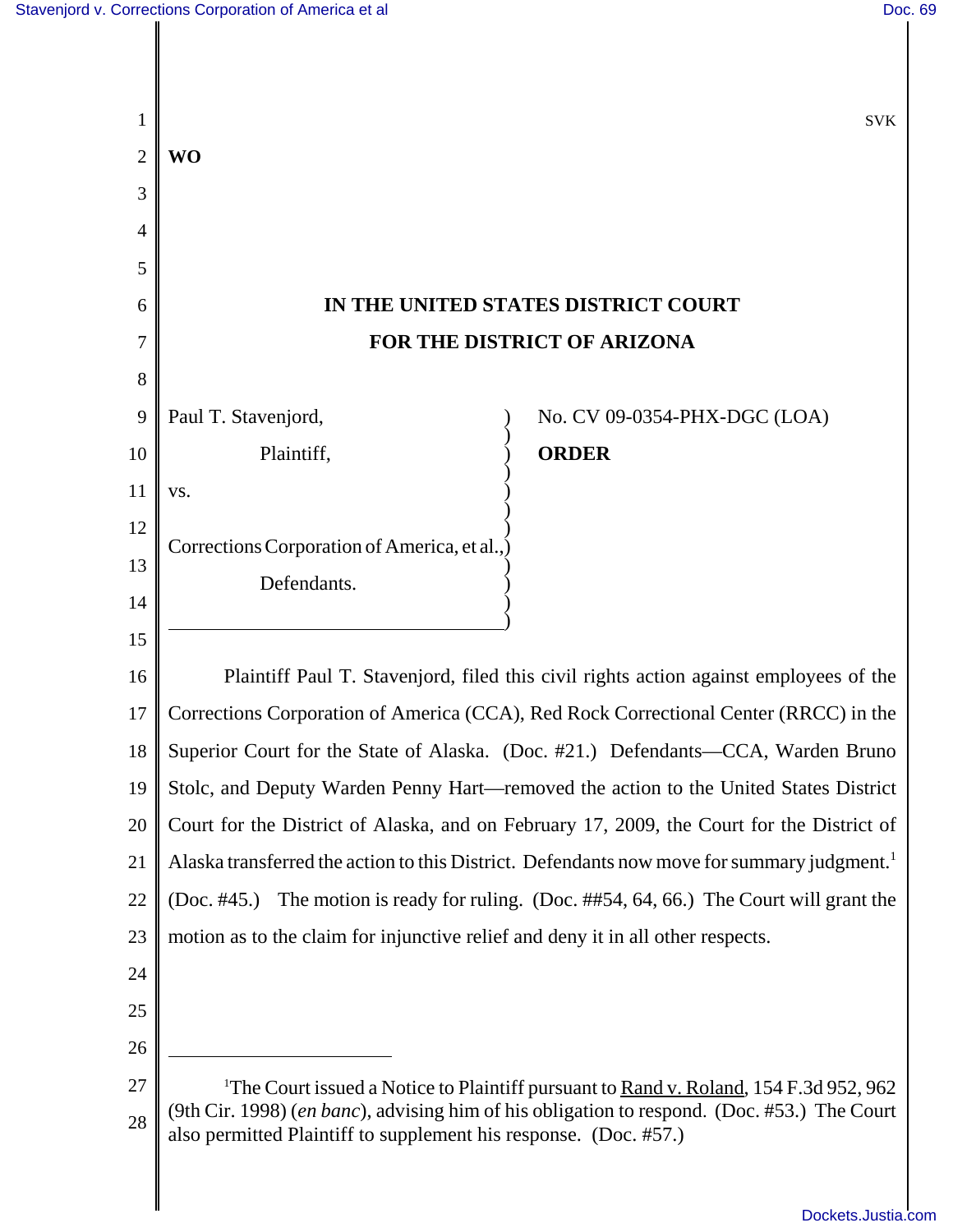#### **I. Procedural History and Summary of Motion**

2 3 4 5 6 7 8 9 10 In his Complaint, Plaintiff alleged that he is a Buddhist monk. On March 11, 2008 Hart posted a memorandum stating that as of April 18, 2008, the prison would be scaling back some religious practices, apparently including the burning of incense.<sup>2</sup> Plaintiff alleged that Defendants' conduct of banning outside services, including the ritual burning of incense, violated his rights under the Religious Land Use and Institutionalized Persons Act (RLUIPA). (Doc. #21, Compl. ¶ 39.) He further alleged that Defendant violated the Fourteenth Amendment by banning the Buddhist practice of ritual incense while allowing Alaskan Natives to burn ritual incense at their sweat lodge gatherings. (Id.  $\parallel$  40.) The Complaint seeks damages and injunctive relief. (Id. ¶¶ 42, 43.)

11 12 13 14 Defendants argue that (1) Plaintiff cannot demonstrate that Defendants placed a substantial burden on his religious exercise; (2) he cannot demonstrate that they violated his rights to equal protection; (3) he is not entitled to punitive damages; and (4) the claim for injunctive relief is moot. (Doc. #45.)

#### 15 **II. Legal Standards**

16

1

#### **A. Summary Judgment**

17 18 19 20 21 22 23 24 A court must grant summary judgment if the pleadings and supporting documents, viewed in the light most favorable to the non-moving party, "show that there is no genuine issue as to any material fact and that the movant is entitled to judgment as a matter of law." Fed. R. Civ. P. 56(c); see also Celotex Corp. v. Catrett, 477 U.S. 317, 322-23 (1986). Under summary judgment practice, the moving party bears the initial responsibility of presenting the basis for its motion and identifying those portions of the record, together with affidavits, which it believes demonstrate the absence of a genuine issue of material fact. Celotex, 477 U.S. at 323.

25 26 If the moving party meets its initial responsibility, the burden then shifts to the opposing party who must demonstrate the existence of a factual dispute and that the fact in

<sup>28</sup> <sup>2</sup>The Complaint also refers to "Hart's decision to eliminate the Buddhist service days and with it the practice of burning incense. . . ." (Doc. #21, Compl.)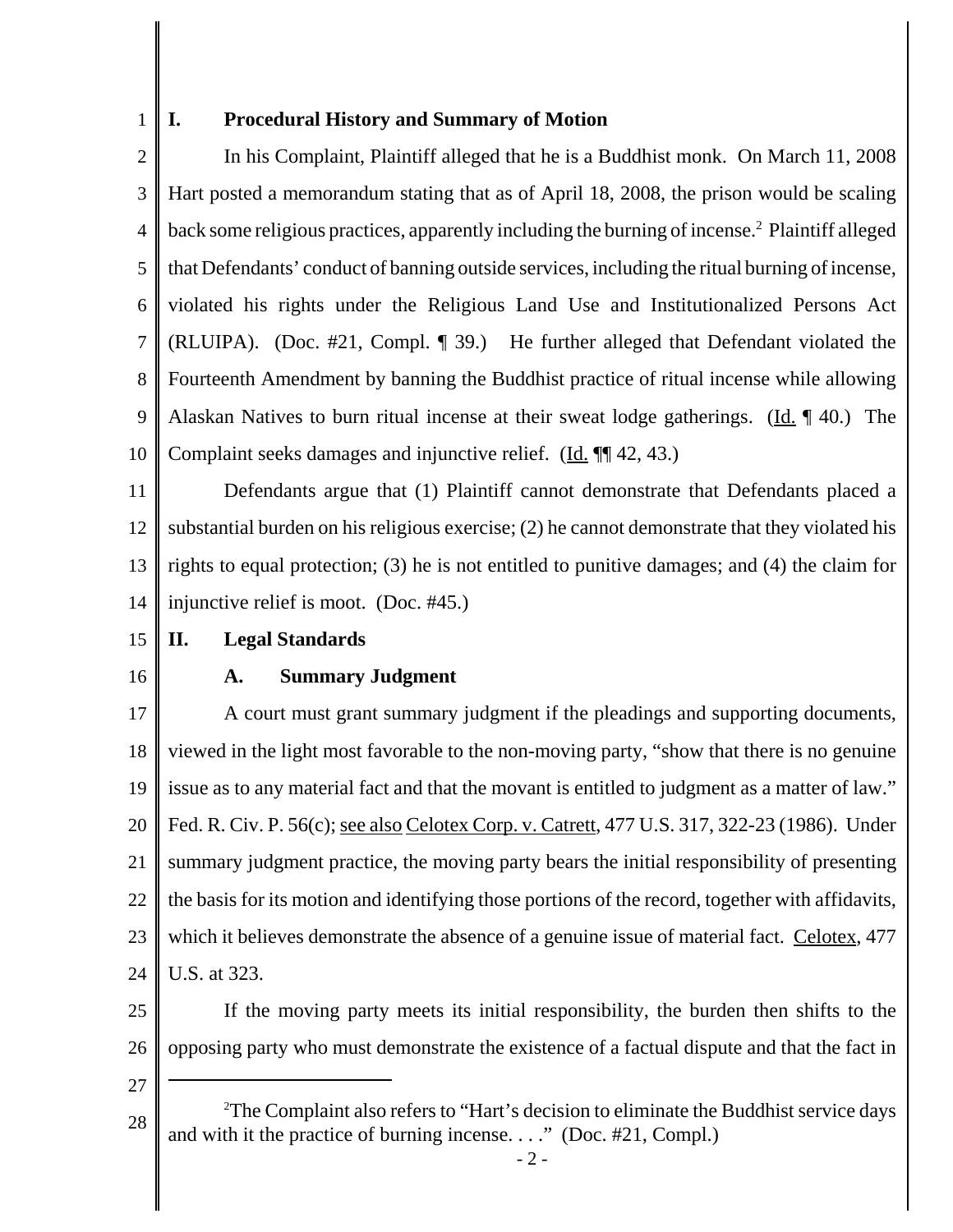1 2 3 4 5 6 7 8 9 10 11 12 13 14 contention is material, i.e., a fact that might affect the outcome of the suit under the governing law, Anderson v. Liberty Lobby, Inc., 477 U.S. 242, 248 (1986), and that the dispute is genuine, i.e., the evidence is such that a reasonable jury could return a verdict for the non-moving party. Id. at 250; see Triton Energy Corp. v. Square D. Co., 68 F.3d 1216, 1221 (9th Cir. 1995). Rule 56(e) compels the non-moving party to "set out specific facts showing a genuine issue for trial" and not to "rely merely on allegations or denials in its own pleading." Fed. R. Civ. P. 56(e); Matsushita Elec. Indus. Co., Ltd. v. Zenith Radio Corp., 475 U.S. 574, 586-87 (1986). The opposing party need not establish a material issue of fact conclusively in its favor; it is sufficient that "the claimed factual dispute be shown to require a jury or judge to resolve the parties' differing versions of the truth at trial." First Nat'l Bank of Arizona v. Cities Serv. Co., 391 U.S. 253, 288-89 (1968). Rule 56(c) mandates the entry of summary judgment against a party who, after adequate time for discovery, fails to make a showing sufficient to establish the existence of an element essential to that party's case and on which the party will bear the burden of proof at trial. Celotex, 477 U.S. at 322-23.

15 16 17 18 19 20 21 22 When considering a summary judgment motion, the court examines the pleadings, depositions, answers to interrogatories, and admissions on file, together with the affidavits, if any. Fed. R. Civ. P. 56(c). At summary judgment, the judge's function is not to weigh the evidence and determine the truth but to determine whether there is a genuine issue for trial. Anderson, 477 U.S. at 249. The evidence of the non-movant is "to be believed, and all justifiable inferences are to be drawn in his favor."  $\underline{Id}$  at 255. But, if the evidence of the non-moving party is merely colorable or is not significantly probative, summary judgment may be granted. Id. at 248-49.

23

# **B. RLUIPA**

24 25 26 27 28 Under RLUIPA, a government may not impose a substantial burden on the religious activities of a confined person unless the government establishes that the burden furthers a "compelling governmental interest" and does so by "the least restrictive means." 42 U.S.C.  $\S 2000cc-1(a)(1)-(2)$ . The burden need not concern a religious practice that is compelled by, or central to, a system of religious belief. Id.  $\S$  2000cc-5(7)(A). The "compelling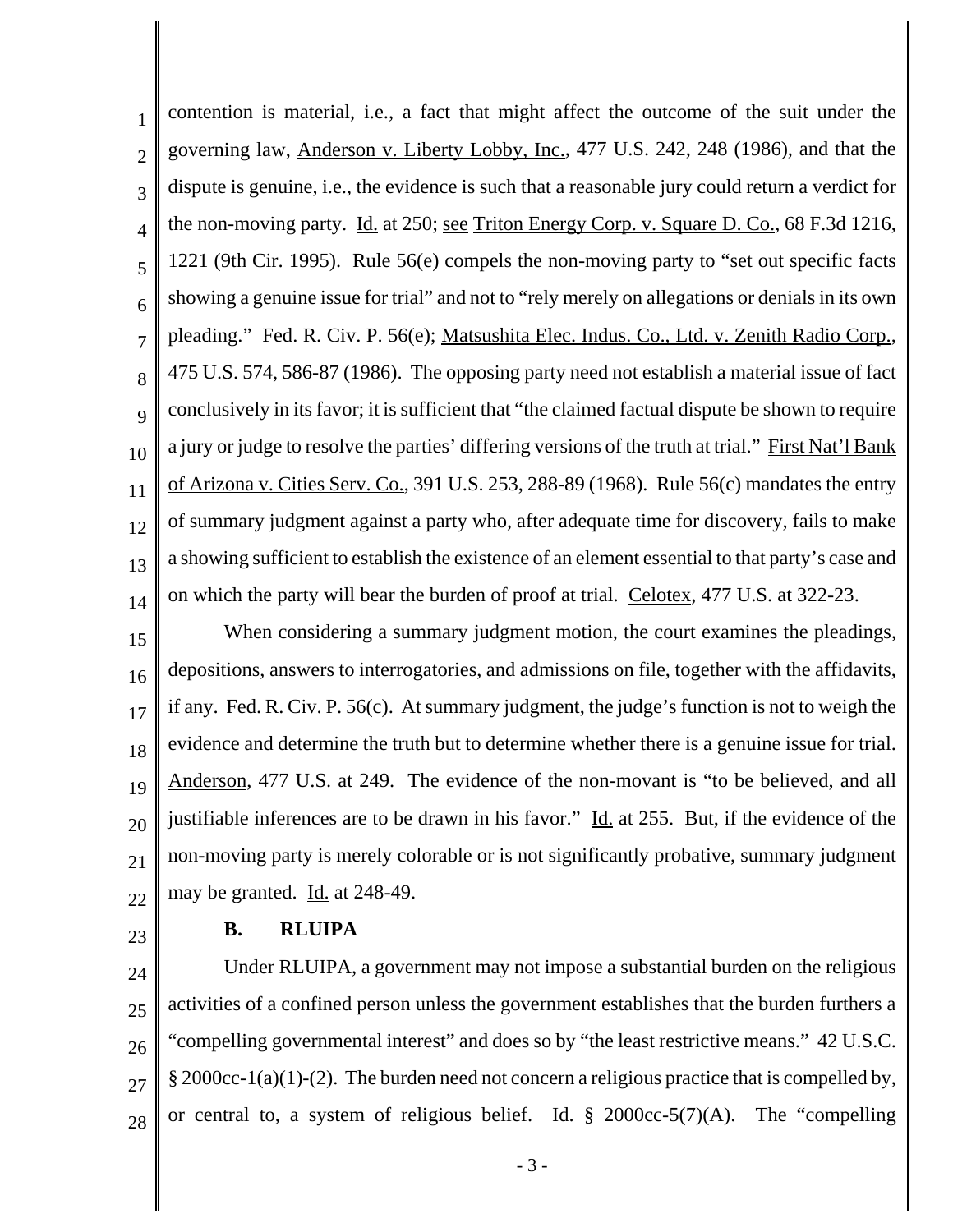1 2 3 4 5 government interest" and "least restrictive means" test replaced the "legitimate penological interest" test of Turner v. Safley, 482 U.S. 78, 89-91 (1987). Warsoldier v. Woodford, 418 F.3d 989, 994 (9th Cir. 2005) (citing 42 U.S.C. § 2000cc-1(a)). Under its own terms, RLUIPA must be "construed broadly in favor of protecting an inmate's right to exercise his religious beliefs." Id. at 995 (citing 42 U.S.C.  $\S$  2000cc-3(g)).

6 7 8 9 10 11 The inmate bears the burden of establishing prima facie that RLUIPA has been violated and that his religious exercise has been substantially burdened. Warsoldier, 418 F.3d at 994 (citing 42 U.S.C. § 2000cc-2(b)). The government then bears the burden of proving that the substantial burden on the inmate's religious practice both furthers a compelling governmental interest and is the least restrictive means of doing so. Id. at 995 (citing 42 U.S.C. §§ 2000cc-1(a), 2000cc-2(b)).

12

### **C. Equal Protection**

13 14 15 16 17 18 19 20 21 22 23 24 25 26 27 28 The Fourteenth Amendment Equal Protection Clause requires the State to treat all similarly situated people equally and entitles each prisoner to "a reasonable opportunity of pursuing his faith comparable to the opportunity afforded fellow prisoners who adhere to conventional religious precepts." Shakur v. Schriro, 514 F.3d 878, 891 (9th Cir. 2008) (internal citations omitted). To show a violation under the Equal Protection Clause, a plaintiff must demonstrate that the defendant acted with a discriminatory intent or purpose that was based on the plaintiff's membership in a protected class. Serrano v. Francis, 345 F.3d 1071, 1082 (9th Cir. 2003). He "'must set forth specific facts showing that there is a genuine issue' as to whether he was afforded a reasonable opportunity to pursue his faith as compared to prisoners of other faiths" and that "officials intentionally acted in a discriminatory manner." Freeman v. Arpaio, 125 F.3d 732, 737 (9th Cir. 1997), abrogated on other grounds by Shakur, 514 F.3d at 884-85. The Court must consider whether "the difference between the defendants' treatment of [Plaintiff] and their treatment of [other] inmates is 'reasonably related to legitimate penological interests." Shakur, 514 F.3d at 891 (citing DeHart v. Horn, 227 F.3d 47, 61 (3rd Cir. 2000)). A mere rational basis for disparate treatment of inmates of different religious faiths is not sufficient. Id.

 $-4-$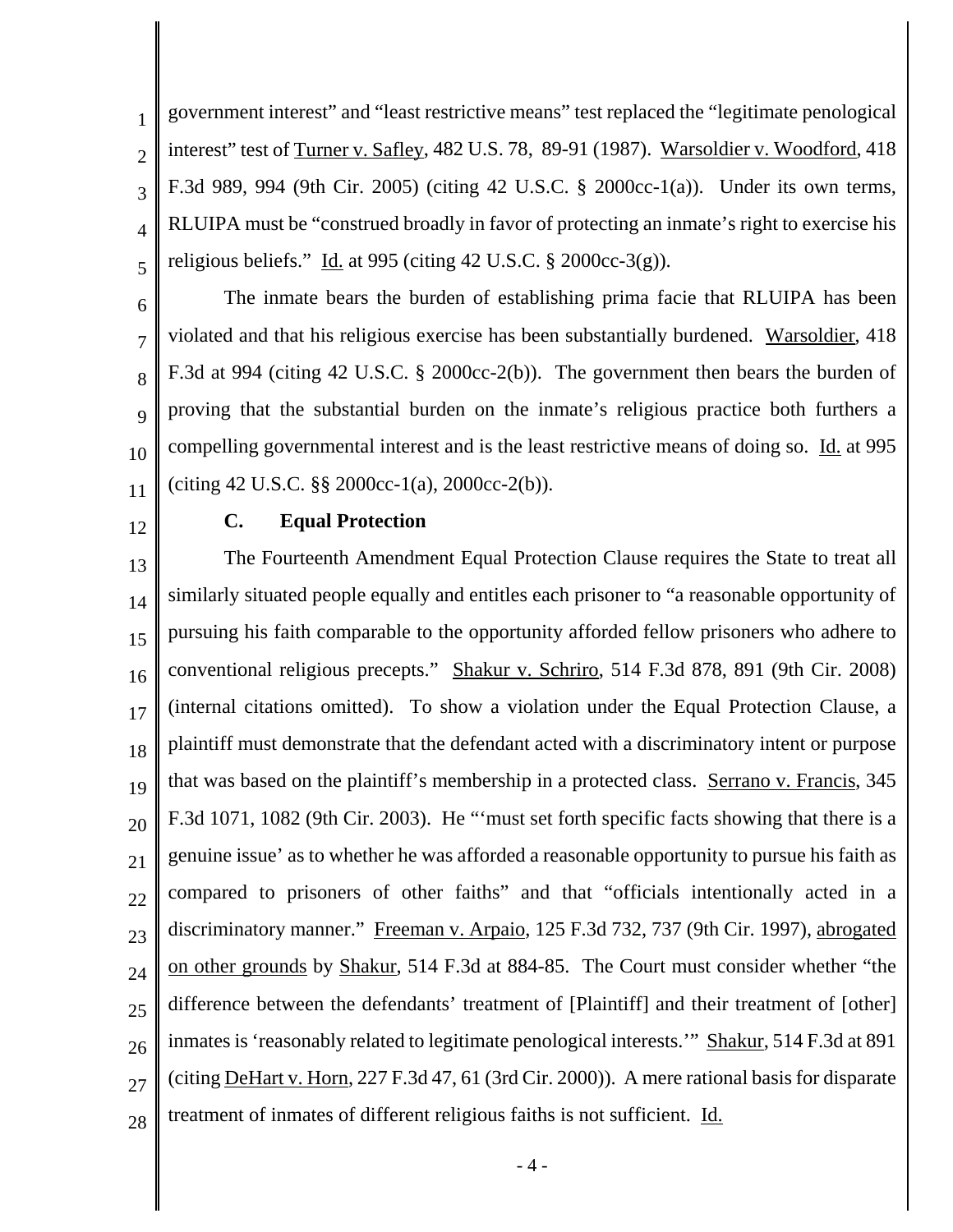### **III. Motion for Summary Judgment**

# 2

3

1

# **1. Defendants**

**A. Parties' Contentions**

4 5 6 7 8 9 10 11 In support of their motion, Defendants submit their Statement of Facts (Doc. #45 (DSOF)); Inmate Commitment Summary (id., Ex. 1); Request to Change Religious preference (id., Ex. 2); memorandum from Warden Stolc, dated March 11, 2008 (id., Ex. 3); affidavit of Warden Stolc (id., Ex. 4, Stolc Aff.); CCA documents entitled "Buddhist Worship Practices," "Asatru Worship Practices," and "Wicccan Worship Practices," (id., Ex. 5); Plaintiff's grievances and responses (id., Ex. 6); memorandum from Warden Stolc, dated November 10, 2008 (id., Ex. 7); and excerpts from Plaintiff's deposition of September 2,  $2009$  (id., Ex. 8.)

12 13 14 15 16 17 18 19 20 21 22 23 24 Defendants assert that on May 8, 2006, Plaintiff requested that his religious preference be changed from "omni-denominational monastic Zen Muslim" to "non-denominational Buddhist." (DSOF ¶ 2.) Before April 18, 2008, inmates of the Buddhist faith were permitted to conduct outside worship services, where they burned incense; however, due to security issues and concerns, Hart issued a memorandum to "concerned inmates" on March 11, 2008, advising that as of April 18, 2008, some of the religious practices would be scaled back, including outside worship and, consequently, the burning of incense. (DSOF ¶ 3.) Buddhists were not the only religious group to have their religious practices scaled back. The new restrictions were also imposed on the Asatru and Wiccans, whose outside ceremonies were also disallowed (including no burning of incense). (DSOF ¶ 4.) Plaintiff, "a self-proclaimed Buddhist," filed various grievances, complaining that these restrictions banned him from burning incense, which substantially burdened his religious exercise in violation of RLUIPA. (Doc. #45 at 2, DSOF  $\P$  6.)

25 26 27 28 On October 14, 2008, pursuant to inmate requests, Warden Stolc met with a representative of the Buddhist religion to discuss the worship requirements and items necessary for the inmates to adhere to the tenets of their faith. As a result of that meeting, on November 10, 2008, Stolc, among other things, reinstated outside Buddhist worship,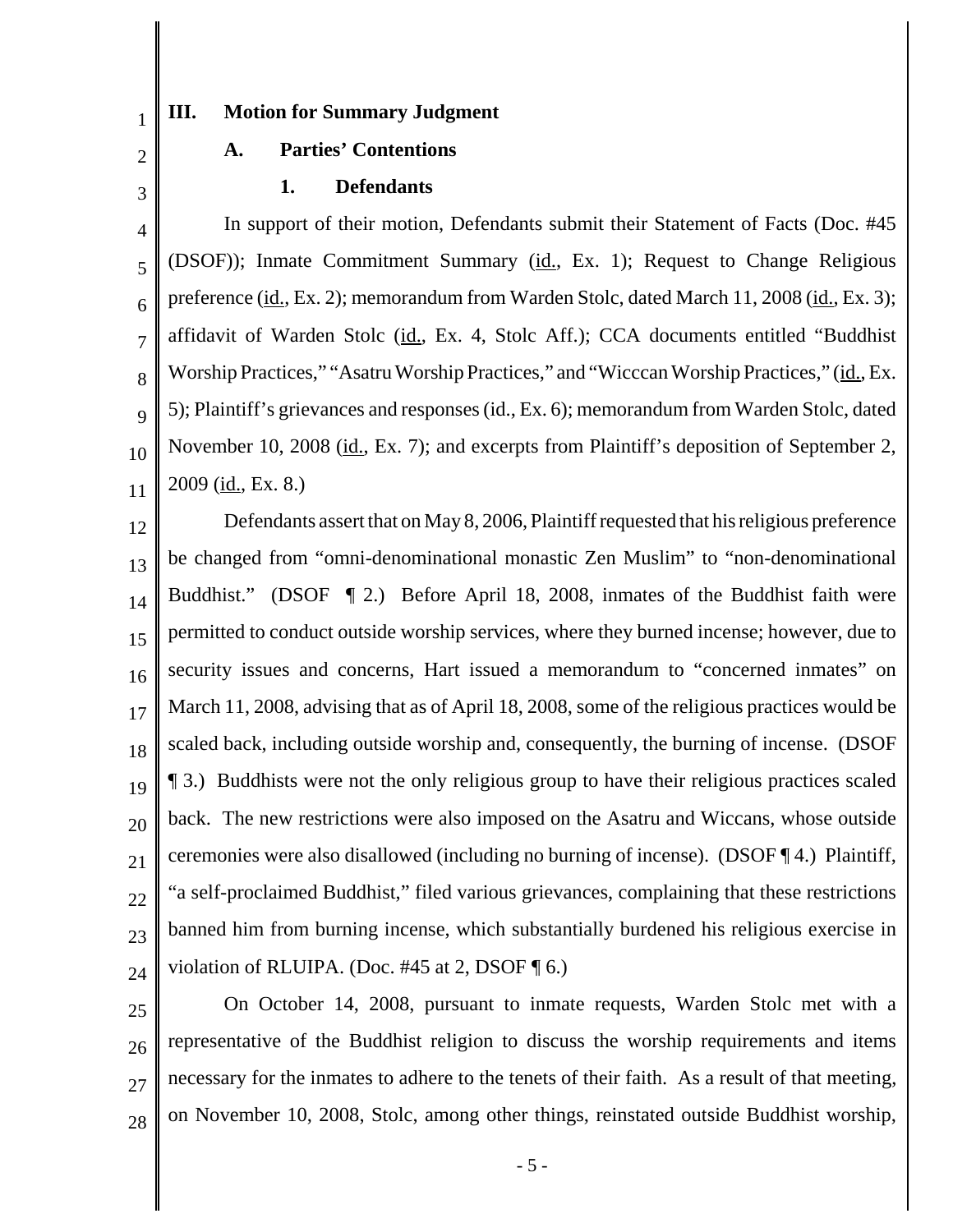1 2 including the burning of incense. (DSOF ¶ 7.) Thus, the total amount of time that Plaintiff was unable to burn incense was seven months. (Id.)

3 4 5 6 7 8 9 10 Defendants argue that Plaintiff has failed to demonstrate that the restriction of burning incense placed a substantial burden on the practice of his religion.<sup>3</sup> They assert that although Plaintiff prefers to burn incense, his inability to do so for seven months did not impose a "significantly great restriction or onus" upon his ability to practice his religion. Plaintiff testified that the practice of his religion, including worship, consists of prayer and meditation. Defendants argue that these activities could have been done inside his cell, without burning incense. (DSOF at  $\P$  8.) Thus, Plaintiff's inability to burn incense did not rise to the level of a "substantial burden."

11 12 13 14 15 16 17 18 Defendants also argue that Plaintiff's Buddhist beliefs are not sincerely held. Although RLUIPA prevents courts from inquiring into whether a certain belief or practice is "central" to a prisoner's religious beliefs, it does not preclude an inquiry into the sincerity of those beliefs. (Doc. #45 at 4, citing Perkins v. Prisk, 2007 WL 1796238 (W.D. Mich 2007).) Defendants contend that Plaintiff proclaims to be a sincere Buddhist, but admits he could have practiced his religion and worshiped without burning incense and he chose not to and refused to worship, thereby neglecting that aspect of his religion for seven months.  $(DSOF \P 9.)$ 

19 20 21 22 23  $24$ 25 As to the Equal Protection claim, Defendants argue that Plaintiff was afforded reasonable opportunities to pursue his faith comparable to fellow prisoners. First, as evidenced by Plaintiff's own testimony, he was able to practice his religion and worship through prayer and meditation. (DSOF ¶ 8.) All other comparable religions were likewise banned from burning incense or fire, including Asatru and Wicca. (DSOF ¶ 4.) The only group whose outside practice of burning fire and incense was not banned was the Alaskan Natives, who were permitted to have sweat lodges based not on their "religion" but rather on

<sup>27</sup> 28 <sup>3</sup>As to a separate claim for banning outside services, Defendants argue that this claim exists only as a result of the claim regarding burning incense because burning incense is only permitted outside. As Plaintiff testified, had he been permitted to burn incense or use fire indoors, his claim regarding not being able to worship outdoors would not exist. (DSOF ¶6.)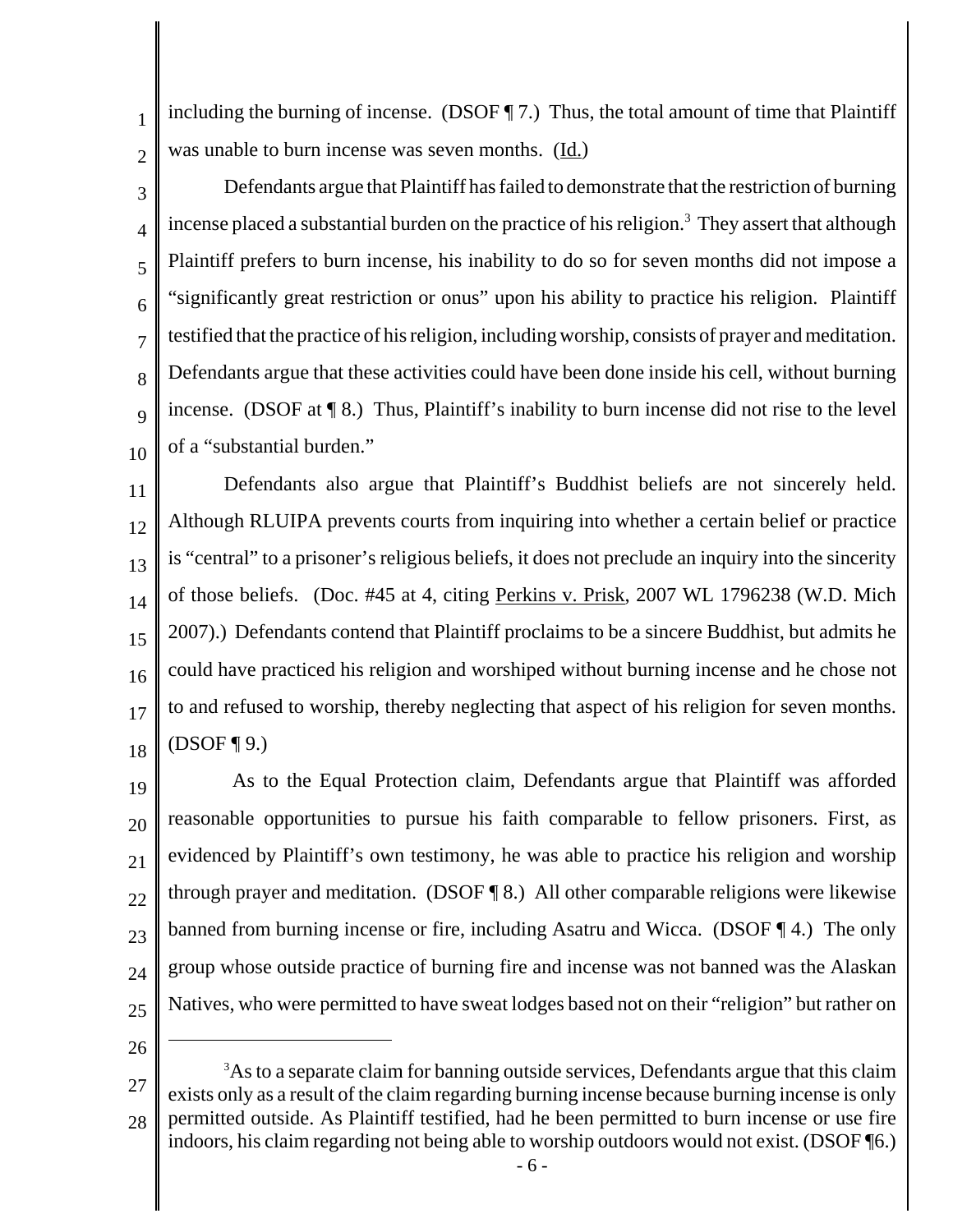their heritage as American Indians and pursuant to the terms and conditions contained in the contract between Alaska and CCA. (DSOF ¶ 5.)

3 4 5 6 7 8 9 10 11 12 Regarding relief, Defendants argue that Plaintiff's claim for injunctive relief is moot because he now is permitted to burn incense pursuant to a permanent policy change. (Doc. #45 at 5-6, DSOF ¶ 7.) As to damages, Defendants assert that Plaintiff is not seeking compensatory damages; he is seeking punitive damages. (Doc. #45 at 5, DSOF ¶ 10.) They argue that the Prisoner Litigation Reform Act (PLRA), 42 U.S.C. § 1997e(e), provides that incarcerated prisoners cannot make a claim for mental or emotional injuries suffered while in custody without a prior showing of physical injury and that an inmate cannot make a claim for punitive damages premised on an alleged Fourteenth Amendment violation, where emotional or mental distress is suffered as a result of that violation. (Doc. #45, citing Oliver v. Keller, 289 F.3d 623, 630 (9thCir. 2002).)

13

1

2

#### **2. Plaintiff**

14 15 16 17 18 In support of his response (Doc. #54), Plaintiff submits his affidavit (Doc. #55); his Statement of Facts (Doc. #64 (PSOF)); and his Statement of Facts disputing DSOF (id.). Plaintiff asserts that he is a Buddhist. He took preliminary vows on April 28, 2006, at Florence Correctional Center. He was accepted for rites of ordination on June 13, 2007, and he was ordained a monk at RRCC on June 22, 2008. (Doc. #55, Pl. Aff. ¶¶ 3, 6, 7.) He

19 20 21 22 asserts that enlightenment is the ultimate goal of Buddhism and that it is his firmly held religious belief that meditation and ritual can lead to enlightenment. (Id.  $\P$   $\otimes$ ,  $\otimes$ .) He alleges that as a Buddhist he completed 14 months in the "Faith Pod" at Florence Correctional Center. (Id. ¶ 10.)

23

24 25 26 27 28 Plaintiff further asserts that in September 2007, Buddhist inmates at RRCC were granted a small portion of land to be used for outside services—specifically for the burning of incense, which cannot be done indoors due to fire hazard. (Doc. #54 at 11.) In his affidavit, Plaintiff asserts that he was one of two inmates instrumental in securing outside time for the Buddhist services, which would include burning incense, chanting, meditation and prayers. (Doc. #55, Pl. Aff. ¶ 12.) The land was also used by Wiccans, Asatru, and

- 7 -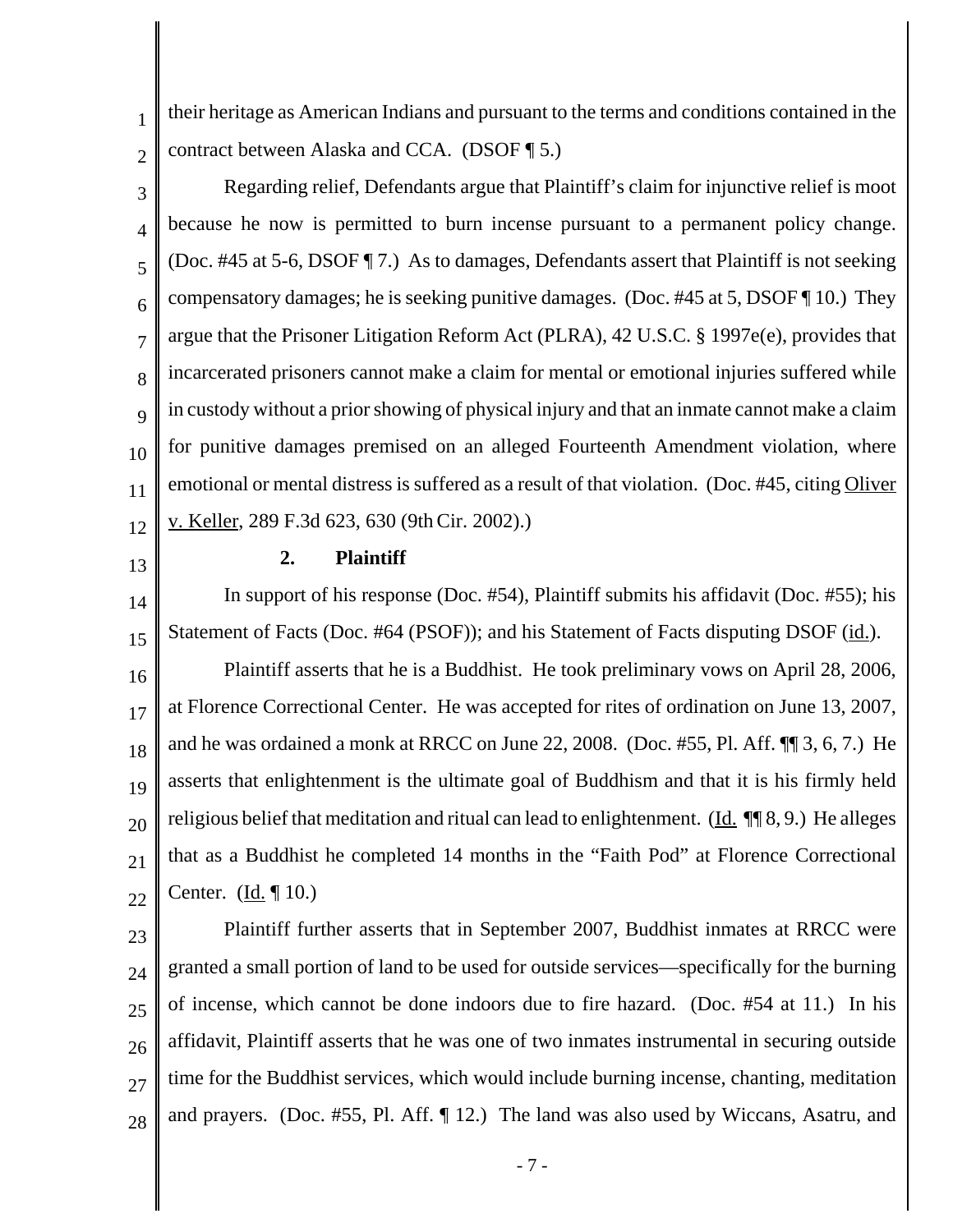those attending the sweat lodge. The Buddhist service was for one hour on Monday, Thursday, and Friday mornings. (Id.) On April 18, 2008, the religious exercise of group worship along with the formal ritual of incense burning was eliminated by the ban imposed by Defendants. (Doc.  $#64 \parallel 1$ .)

10 13 14 Plaintiff asserts that the Sangha is the spiritual community for Buddhists, and that to "take refuge in the Sangha" he has vowed to worship in a group setting, if at all possible, to support the Buddhist community, and to pass on the teachings and rituals to the Sangha. (Doc. #54 at 12.) Plaintiff also asserts that the burning of incense is a ritual of offering. (Id. at 11; Pl. Aff ¶ 14.) He contends that the Buddhist ritual of offering has a history dating back 2,500 years. The seven traditional offerings are: Water, Flowers, Incense, Light, Perfume, Food, and Music. Incense is used as offerings at formal meditations, worship, and other special events such as refuge ceremonies and ordinations. Incense is offered to Buddha, gods, saints, gurus, teachers, and others deserving the highest respect. (Id.) Perfume cannot be substituted for incense as both are listed as traditional offerings. (Pl. Aff. ¶ 15.)

15 16 17 18 19 20 Plaintiff alleges that when Defendants eliminated the established Buddhist service time, and with it the ritual use of incense, his vows to worship in accordance with his religious beliefs became impracticable. This was a substantial burden on his religious exercise. (Doc. #54 at 12.) Plaintiff asserts that he did not neglect his practice, but rather made choices to deal with a problem that was a major setback for him. (Pl. Aff. ¶ 16.) He also argues that Defendants are not qualified to question the sincerity of his beliefs as they have never inquired into his beliefs.<sup>4</sup> (Doc. #54 at 3.)

Plaintiff also asserts that when the Buddhist worship service was eliminated, the

Alaskan Native sweat lodge was not. (Id. at 9.) Plaintiff compares the Buddhist ceremonies

to the sweat lodge ceremonies, asserting that both are spiritual, religious in nature, and use

21 22

1

2

3

4

5

6

7

8

9

11

- 23
- 
- 24 25

<sup>26</sup> 27 28 4 Plaintiff also argues that, as required by RLUIPA, Defendants failed to prove that their ban of the Buddhist practice was in furtherance of a compelling governmental interest or that they actually considered and rejected less restrictive means before the ban. (E.g. Doc. #54 ¶¶ 2, 3.) The Court will not summarize or address these arguments because Defendants do not seek summary judgment on these grounds.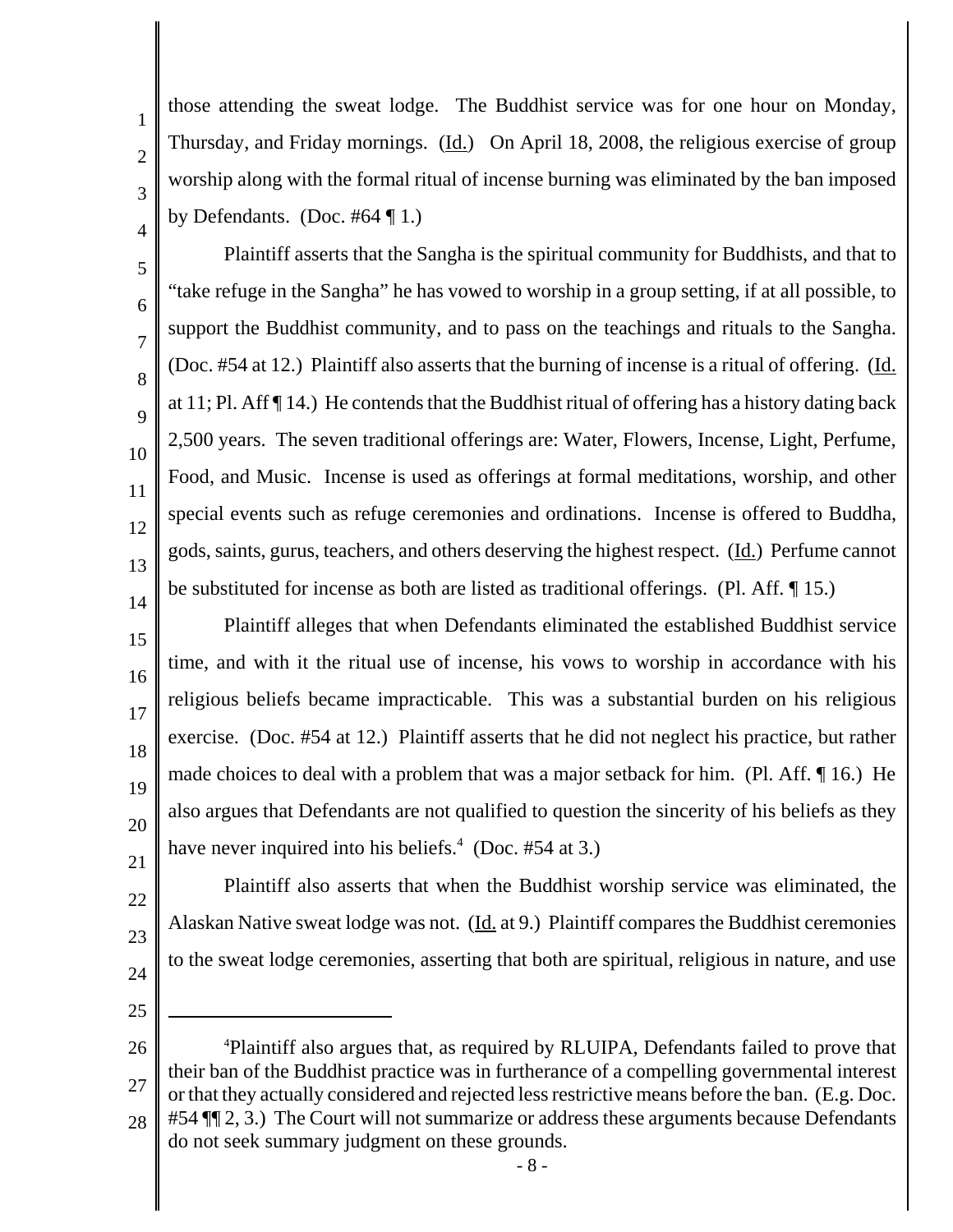ritual items, including incense.  $(\underline{Id}$  at 9-10.) He alleges that the sweat lodge ceremony participants are not only Alaska Natives, "but Whites, Hispanics, Blacks, Asians and also Hawaii'an inmates." (Id. at 9.)

Plaintiff asserts that he is entitled to damages because the injury has already occurred—he missed 96 days of Buddhist worship service due to the ban. (Doc. #54 at 10, 14.) He also asserts that he is not claiming mental or emotional distress. (Id. at 14.) Plaintiff concedes that the outside worship and burning of incense was restored. (Id.) He does not address the issue of injunctive relief.

**3. Reply**

1

2

3

4

5

6

7

8

9

18

19

20

21

22

23

24

25

26

27

28

10 11 12 13 14 15 16 17 Defendants dispute Plaintiff's argument that there is no evidence of a compelling governmental interest for the ban. They assert that the record is undisputed that Buddhist outside worship services were initially removed due to legitimate security concerns, which is a compelling governmental interest. They argue that as a result of discussions with the inmates and a representative of the Buddhist religion, however, the concerns were alleviated and Buddhist outside worship was reinstated. They also contend that this inquiry is not necessary in this case, because Plaintiff fails to demonstrate that the removal of outside worship services placed a substantial burden on his religious exercise. (Doc. #66 at 2.)

Defendants argue that even if the burning of incense dates back over 2500 years, this does not mean that Plaintiff's inability to burn incense imposed a "significantly great restriction or onus" upon his ability to practice his religion. (Id. at 3.) Plaintiff attests that "enlightenment is the ultimate goal in Buddhism" and "that meditation and ritual can lead to enlightenment." They argue that Plaintiff has not provided any evidence that burning incense is the only way to enlightenment or the only way to meditate or engage in ritual. They assert that Plaintiff's deposition testimony demonstrates that he could have engaged in both meditation and ritual in his cell during the seven months that outside worship was banned, but, for unknown reasons, he chose not to do so. (Id.)

Defendants reassert their question as to Plaintiff's sincerity of belief, arguing that although Plaintiff acknowledges that not all items necessary for religious exercise will be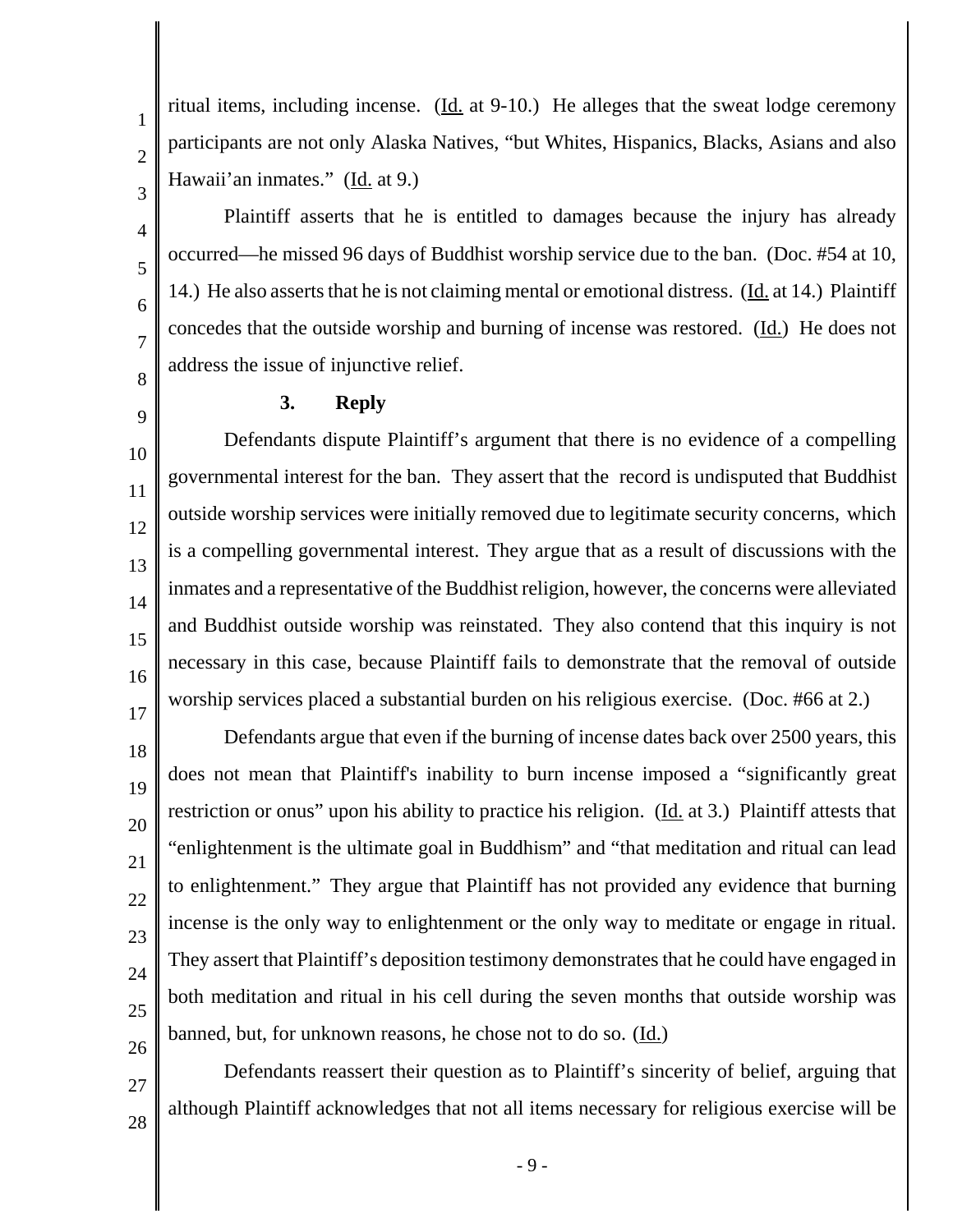allowed and attests that he "adjusts" and that his "practice [will not] fall[] by the way-side," he nevertheless refused to practice for seven months. (Id. at 3-4; ref. Pl. Aff. ¶ 16.)

1

2

3

4

5

6

7

8

9

10

11

12

As to the equal protection claim, Defendants argue that Plaintiff confuses equal protection with race discrimination. (Id. at 4.) They assert that an equal protection claim as it relates to religious exercise arises when inmates are not afforded reasonable opportunities to pursue their faith comparable to the opportunities afforded fellow prisoners who adhere to conventional religious precepts. Plaintiff must show that Defendants intentionally acted in a discriminatory manner as it relates to religion, not race. Here, the record demonstrates that Plaintiff was able to practice his religion and worship through prayer and meditation. They reassert their claims that Alaskan Natives were permitted to burn incense outside due to their heritage and terms of the contract between Alaska and CCA and that Plaintiff has not shown otherwise. (Id.)

13 14 15 16 17 18 19 20 21 As to injunctive relief, Defendants note that Plaintiff admits that Buddhist worship service has been reinstated. (Id. at 5.) The case-or-controversy requirement demands that, throughout the litigation, the plaintiff must have suffered or be threatened with an actual injury traceable to the defendant and likely to be redressed by a favorable judicial decision. (Id., citing Lewis v. Continental Bank Corp., 494 U.S. 472, 477 (1990).) A suit for injunctive relief is moot when the conduct at issue is terminated. (Id., citing Demery  $v$ . Arpaio, 378 F.3d 1020, 1025-26 (9th Cir. 2004); Wiggins v. Rushen, 760 F.2d 1009 (9th Cir. 1985) (when a prisoner is no longer subjected to prison officials' allegedly unconstitutional activity, the complaint for injunctive relief become moot).)

22 23 24 25 26 27 28 Regarding damages, Defendants reassert their arguments under the PLRA. They also contend that Plaintiff has presented no admissible evidence demonstrating that Defendants' initial removal of the Buddhist outside worship was done as a result of anything other than security issues and concerns and that the sweat lodge was permitted to operate due to "heritage and contractual reasons." ( $\underline{Id}$ , at 6.) They conclude that Plaintiff cannot establish that Defendants acted with evil motive or intent, or with reckless or callous indifference to his constitutional rights.  $(\underline{Id}$  at 7.)

 $-10-$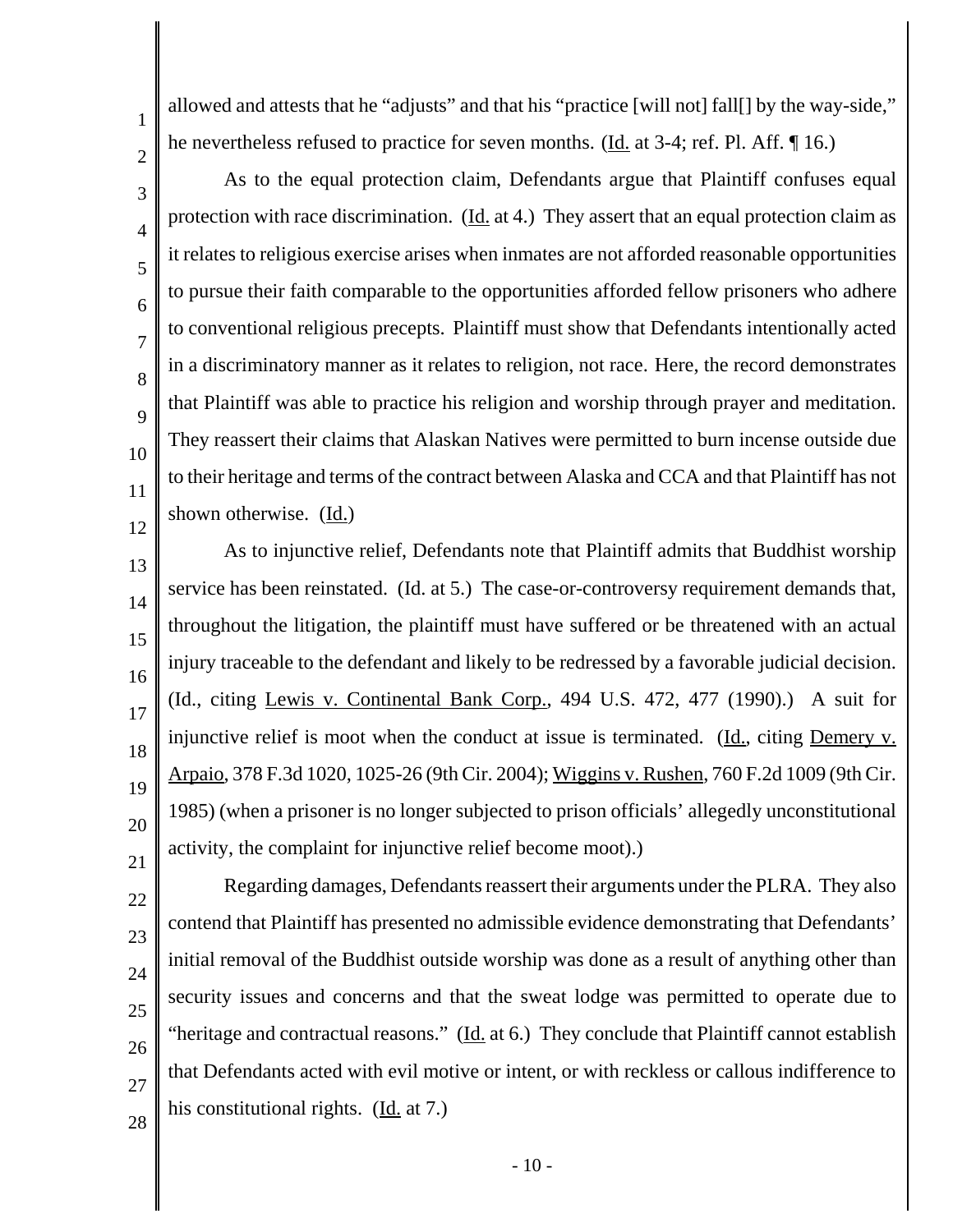# **B. Analysis**

1

2

3

4

5

6

7

8

9

10

11

# **1. RLUIPA Claims**

The Court will deny Defendants' motion as to the claim under RLUIPA. Plaintiff meets his initial burden, and Defendants present little evidence of a compelling interest and no evidence regarding consideration of a less restrictive measure before opting to ban the burning of incense. See Warsoldier, 418 F. 3d at 999.

The inmate bears the burden of establishing prima facie that RLUIPA has been violated and that his religious exercise has been substantially burdened. Id. at 994 (citing 42 U.S.C. § 2000cc-2(b)). As the Supreme Court has noted, "prison officials may appropriately question whether a prisoner's religiosity . . . is authentic." Cutter v. Wilkinson, 544 U.S. 709, 725 n. 13.

12 13 14 15 16 17 18 19 Plaintiff has presented evidence that his belief is sincerely held. The factual dispute on this issue precludes summary judgment. The only evidence offered by Defendants on this issue is that at his deposition, in response to the question "for seven months you did not participate in any type of Buddhist worship whatsoever, you let that go by the wayside for seven months," Plaintiff said "Yes." (Doc. #45, Ex. 8, Pl. Dep. 46:11-15.) But Plaintiff's other testimony on this issue is less clear. When asked if he neglected his religion for seven months, he stated "in that aspect" and "if I can't do what I need to do, then I mean without getting a write-up or going to Seg for it, then I can't do it." (Id. 46:18-24.)

20 21 22 23 24 25 26 27 Defendants' reliance on Perkins, 2007 WL 1796238 (W.D. Mich. 2007), is misplaced. In Perkins, the court held that the defendant was justified in his conclusion that the plaintiff inmate's religious beliefs were not sincere with respect to getting a kosher diet because he had a multifaceted religious background, was attending Roman Catholic services when he asked for a kosher diet, never adhered strictly to Judaism beliefs, and in fact did not seem to have a good grasp of the tenets of Judaism.  $\underline{Id}$ , at \*1-2. Here, Plaintiff describes, and Defendants do not dispute, his many activities and participation in his religious faith and community and the significance of burning incense in the exercise of his religion. In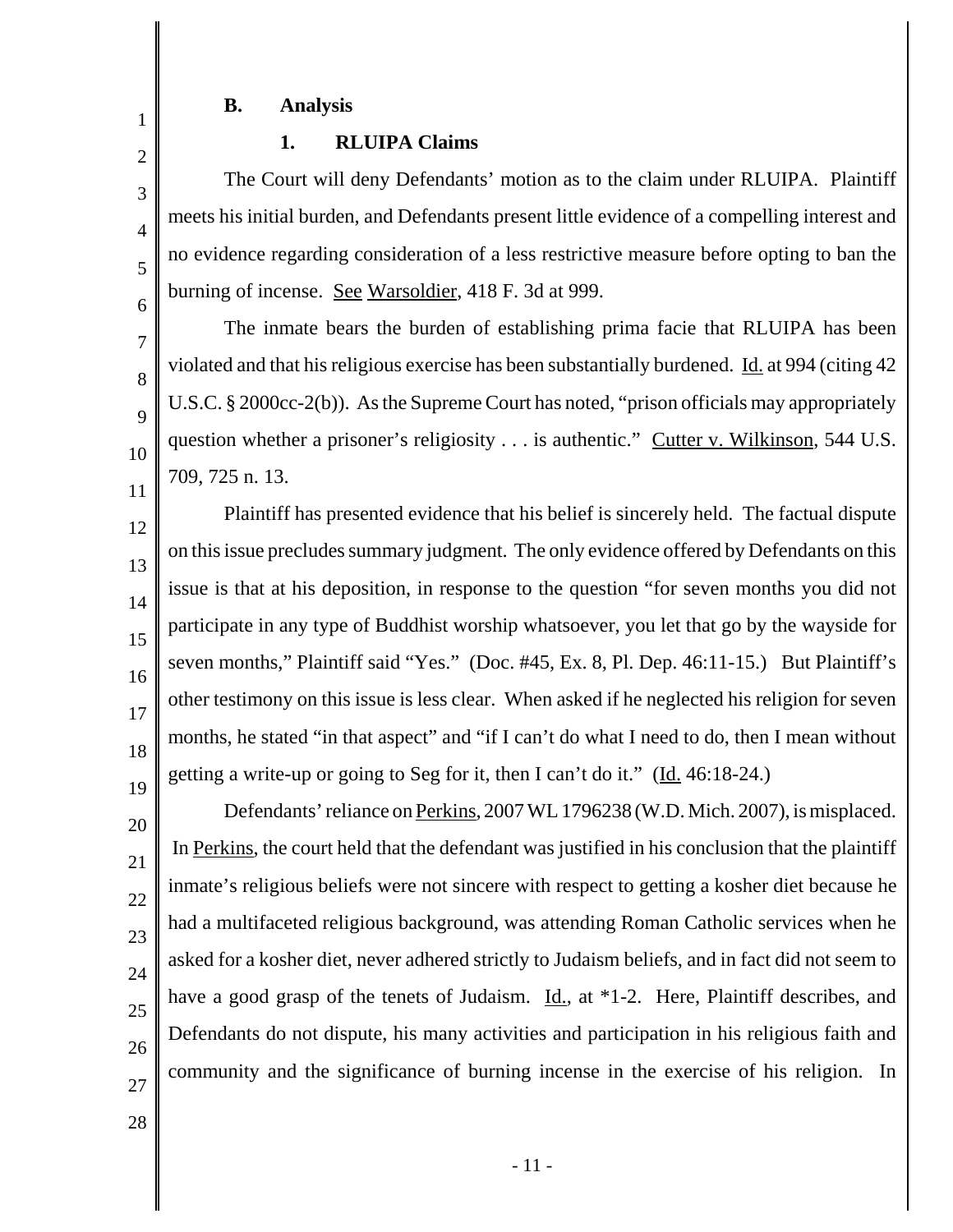addition, Defendants allowed Plaintiff to participate in the outdoor service before the ban was imposed and apparently allow him to participate now.

2 3

4

5

6

7

8

9

10

11

12

1

Defendants also argue that Plaintiff cannot demonstrate a substantial burden on his religious exercise. The Court must first identify the "religious exercise" allegedly impinged upon. Greene v. Solano County Jail, 513 F.3d 928, 987 (9th Cir. 2008). RLUIPA defines "religious exercise" as "*any* exercise of religion, whether or not compelled by, or central to, a system of religious belief." Id., citing 42 U.S.C. § 2000cc-5(7)(A) (emphasis in Greene). In Greene, the inmate challenged a jail policy of prohibiting maximum-security inmates from participating in group worship. Id. at 984. The district court granted summary judgment, holding that an inability to participate in group worship would not substantially burden the inmate's ability to exercise his religion because he "was not required to act contrary to [his] religious beliefs" and "alternative means for exercising his religion remained available." Id. at 987.

13 14

15 16 17 18 19 20 21 22 23 24 The Ninth Circuit rejected a definition of "religious exercise" as the general practice of one's religion rather than a particular practice within one's religion. Id. It reasoned that in Cutter, the Supreme Court noted that, "the 'exercise of religion' often involves not only the belief and profession but the performance of . . . physical acts [such as] assembling with others for a worship service [or] participating in sacramental use of bread and wine." Id., citing Cutter, 544 U.S. at 720. The court held that Greene's "religious exercise" was not the ability to practice his religion as a whole, but his ability to engage in group worship. Id. The Ninth Circuit also stated that it "had little difficulty in concluding that an outright ban on a particular religious exercise is a substantial burden on that religious exercise." Id. at 988, citing with approval Meyer v. Teslik, 411 F. Supp. 2d 983, 989 (W.D. Wis. 2006) ("It is difficult to imagine a burden more substantial than banning an individual from engaging in a specific religious practice.").

- 25 26
- 27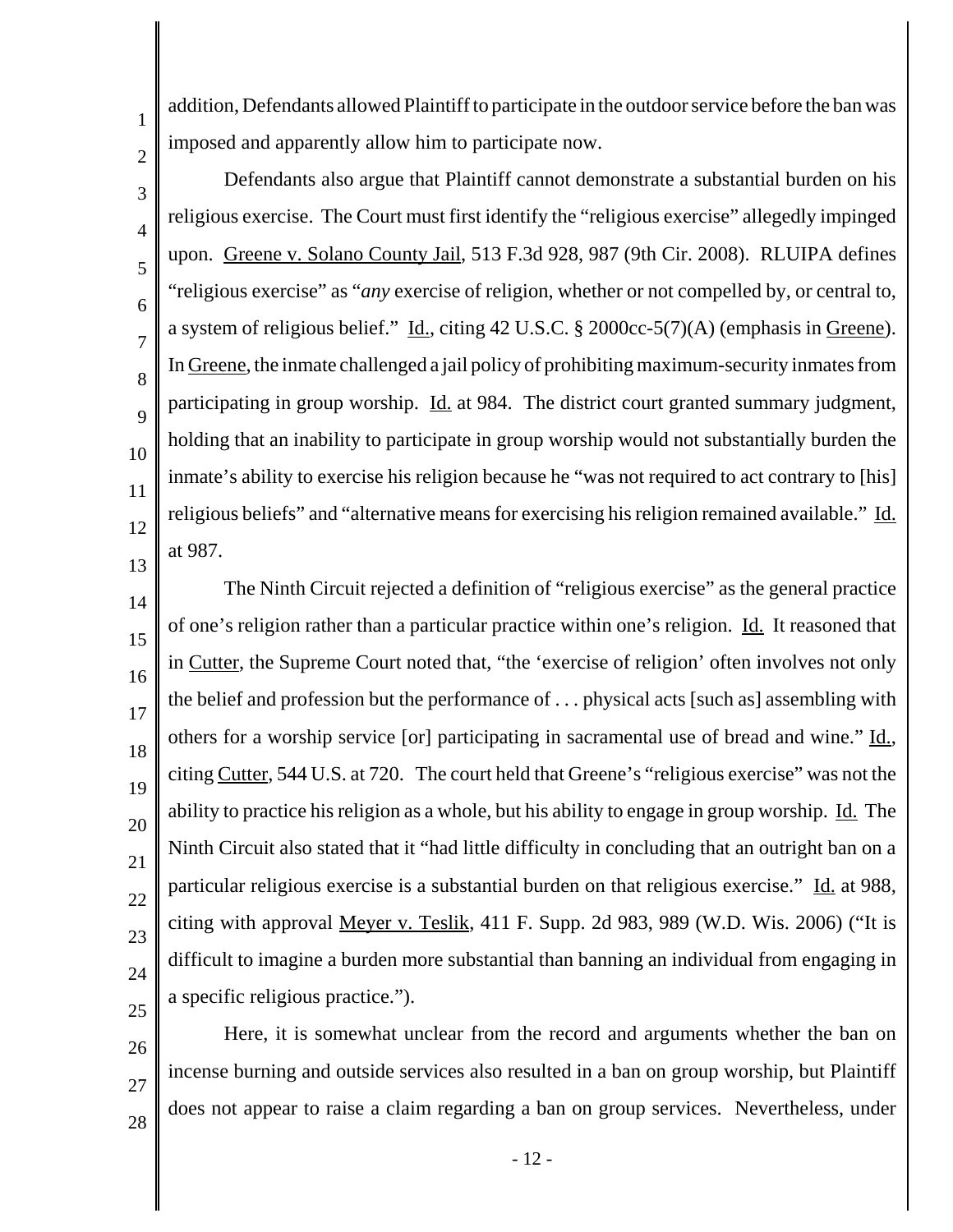Greene and Cutter, Plaintiff's "religious exercise" was the ritual burning of incense as an offering, not the practice of Buddhism as a whole. Defendants' argument that Plaintiff could meditate or pray in his cell thus is irrelevant under RLUIPA. Plaintiff could not burn incense in his cell. As the Ninth Circuit noted, the outright ban on this particular religious exercise was a substantial burden on the religious exercise. See Greene, 513 F. 3d at 988.

The Court will deny summary judgment to Defendants on the RLUIPA claim.

# 2. **Equal Protection**<sup>5</sup>

8 9 10 11 12 13 14 15 16 17 18 19 20 21 22 Defendants assert that there was no disparate treatment of different religious faiths because they banned burning of incense by the Asatrus and Wiccans as well as the Buddhists. According to Defendants, comparable religions were treated alike. As to Plaintiff's assertion that Alaskan Natives were still permitted to use the sweat lodge and burn grasses, Defendants claim that this was not based on religion but rather "heritage" and a contract provision between CCA and Alaska. (Doc. #45 at 5.) But in support of this argument, Defendants offer nothing but the conclusory statement of Stolc. (Doc. #45, Stolc Aff. ¶ 4.) And even Stolc's affidavit asserts that "*[a]ll religions, except Alaska Natives*, were no longer permitted to conduct outside ceremonies." ( $\underline{Id}$ .  $\P$  3.) (emphasis added.) What is more, Ninth Circuit cases that have addressed issues regarding the participation in sweat lodge ceremonies have treated sweat lodges as the practice of religion. See, e.g., Alvarez v. Hill, 518 F.3d 1152, 1155 (9th Cir. 2008); Navajo Nation v. U.S. Forest Service, 535 F.3d 1058, 1068 (9th Cir. 2008); U.S. v. Bruce, 394 F.3d 1215, 1226 (9th Cir. 2005); Henderson v. Terhune, 379 F.3d 709, 714 (9th Cir. 2004). The Court rejects Defendants' claim that all religions were treated comparably.

23 24 25 26 To prevail, then, Defendants must show that the difference between their treatment of Buddhists and their treatment of Alaskan Natives was reasonably related to legitimate penological interests. See Shakur, 514 F.3d at 891. Defendants utterly fail to do so. They provide no analysis under Turner, 482 U.S. at 89. Instead, Defendants offer an alleged

27

28

1

2

3

4

5

6

7

<sup>5</sup>The Court will treat Plaintiff's claim as one for denial of equal protection based on disparate treatment of different religious faiths, not race discrimination.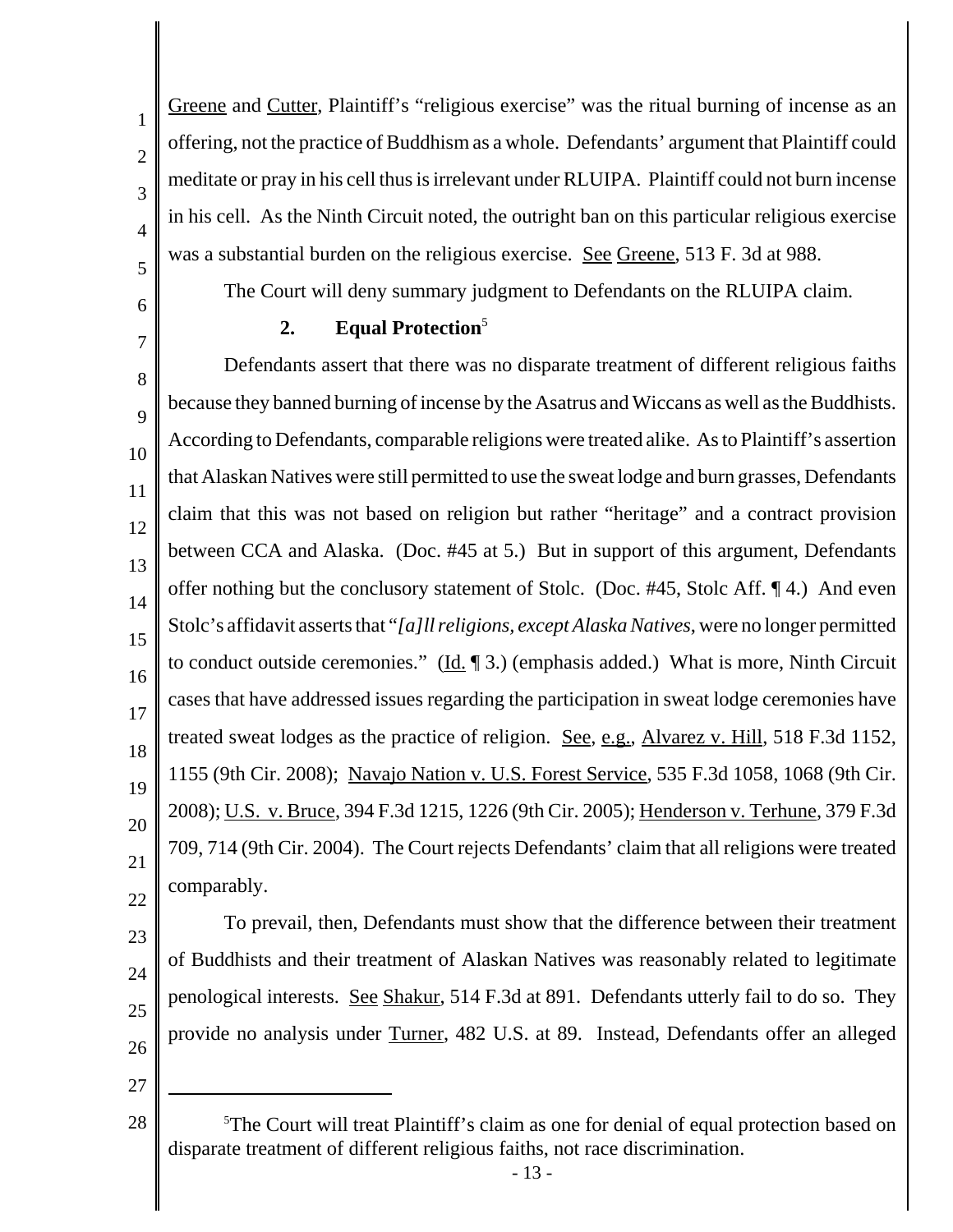contract and claims about security concerns, but they fail to produce a copy of the contract and they make only vague arguments about security. Defendants never describe the nature of the security threat or why it did not exist in the sweat lodge, nor do they explain how their concerns were resolved to the point that outside worship could continue. The Court will deny Defendants' motion as to the equal protection claim.

#### **3. Damages**

7 8 9 10 11 12 13 14 15 16 17 18 19 20 The Court disagrees with Defendants' assertion that the PLRA and Oliver, 289 F.3d at 630, bar Plaintiff's damages claims. The PLRA provides that "[n]o Federal civil action may be brought by a prisoner confined in a jail, prison, or other correctional facility, for mental or emotional injury suffered while in custody without a prior showing of physical injury." 42 U.S.C. 1997e(e). This means that a prisoner may not obtain compensatory damages for mental or emotional injury if the "physical injury" is *de minimis*. Oliver, 289 F.3d at 629. In Oliver, the court noted that the inmates's complaint sought punitive damages and was "consistent with a claim for nominal damages even though they are not expressly requested." Id. at 630, citing Haines v. Kerner, 404 U.S. 519, 520 (1972) (pro se complaints may be construed liberally). The court held that "to the extent that [the inmate] has actionable claims for compensatory, nominal or punitive damages—premised on violations of his Fourteenth Amendment rights, and not on any alleged mental or emotional injuries—we conclude the claims are not barred by  $\S$  1997e(e)." Id.; see also Canell v. Lightner, 143 F.3d 1210 (9th Cir. 1998) (physical-injury requirement of 1997e(e) does not apply to deprivation of First Amendment rights).

21 22 23

24

25

1

2

3

4

5

6

Defendants offer no authority to suggest that, as to the PLRA, the Ninth Circuit would treat Plaintiff's RLUIPA claims different from his constitutional claims. Plaintiff in fact asserts that his injury was the loss of his ability to practice an aspect of his religion. Summary judgment on the basis of the PLRA will be denied.

26 27 28 The Court also declines to dismiss the claim for punitive damages. Defendants contend that punitive damages are not warranted because the restriction on Plaintiff's worship was based on security concerns, and Alaskan Natives were allowed to continue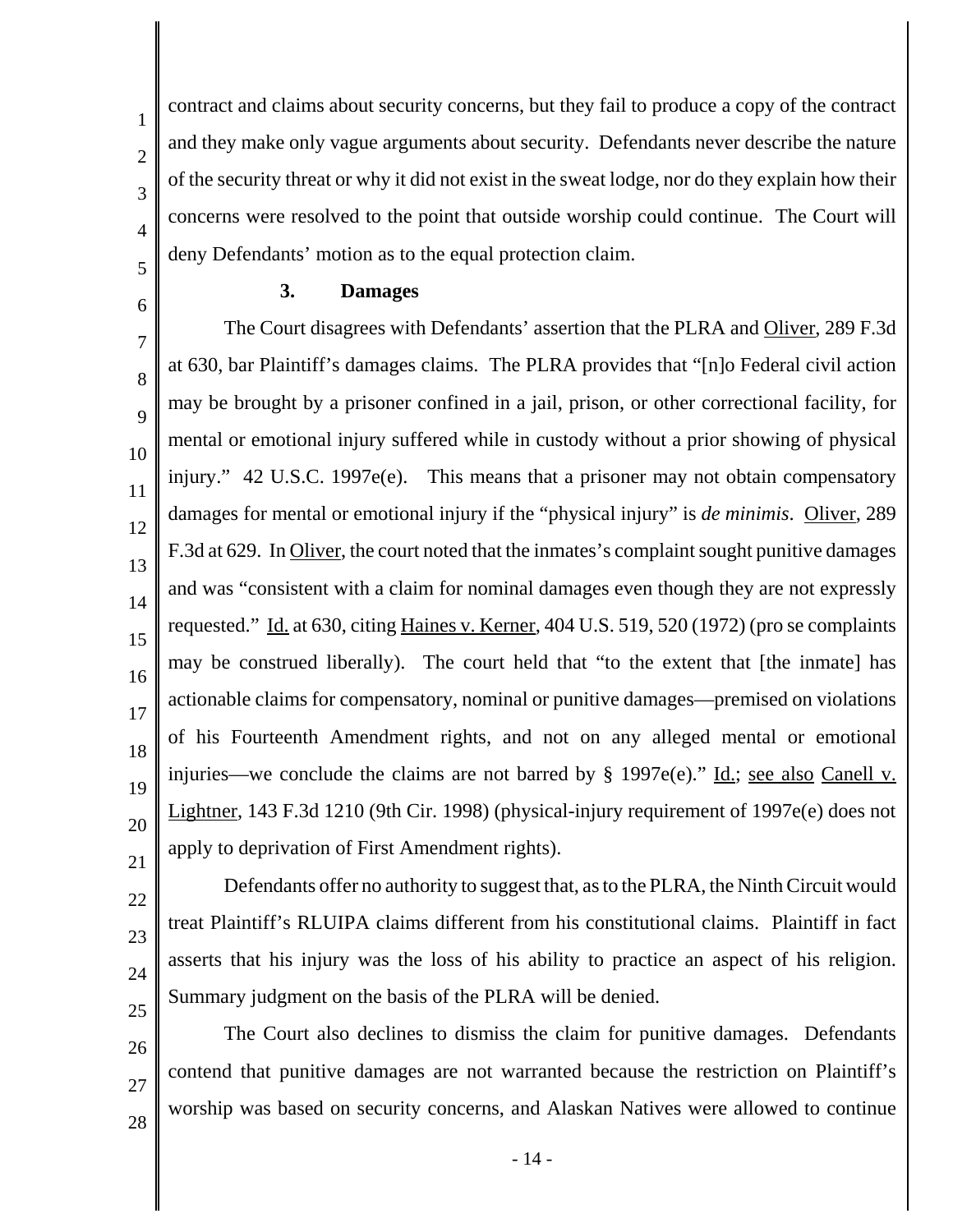2 3

4

5

6

7

1

outside services because they were traditional not religious practices and Defendants' contract with Alaska required that the services continue. As noted above, Defendants fail to present probative evidence in support of these contentions.

Punitive damages are awarded in the jury's discretion. Smith v. Wade, 461 U.S. 30, 54 (1983). The jury must find either that the defendant acted with an evil motive or demonstrated reckless indifference to the plaintiff's constitutional rights. Id. at 56. The Court cannot determine, on this record, that Plaintiff is not entitled to punitive damages under the recklessness standard.

8 9

# **4. Injunctive Relief**

10 11 12 13 14 15 The Court will grant the motion as to Defendants' request for summary judgment on injunctive relief. Defendants have restored the outdoor services to Buddhists—and therefore to Plaintiff—and the burning of incense is no longer banned. The evidence shows that the services were restored more than a year ago, and Plaintiff does not allege any further problems with this issue. (Doc. #45, Ex. 7.) The claim for injunctive relief is moot. <u>See</u> Wiggins, 760 F. 2d at 1101.

#### 16 **IT IS ORDERED:**

(1) The reference to the Magistrate Judge is withdrawn as to Defendants' Motion for Summary Judgment (Doc. #45).

18

17

19

20

21

(2) Defendants' Motion for Summary Judgment (Doc. #45) is **granted as to the claim for injunctive relief** and **denied in all other respects.**

(3) Before holding a final pretrial conference in this case, the Court will require the parties to participate in a settlement conference with a United States Magistrate Judge.

(a) Magistrate Judge David K. Duncan is designated to hold the settlement

23

22

24 25

(b) The Court's docket suggests that Plaintiff is currently housed in Alaska. The Court will leave to the Magistrate Judge the decision of how best to conduct the settlement conference, although video conference may be appropriate.

conference. The conference shall be completed within 60 days of the date of this order.

28

27